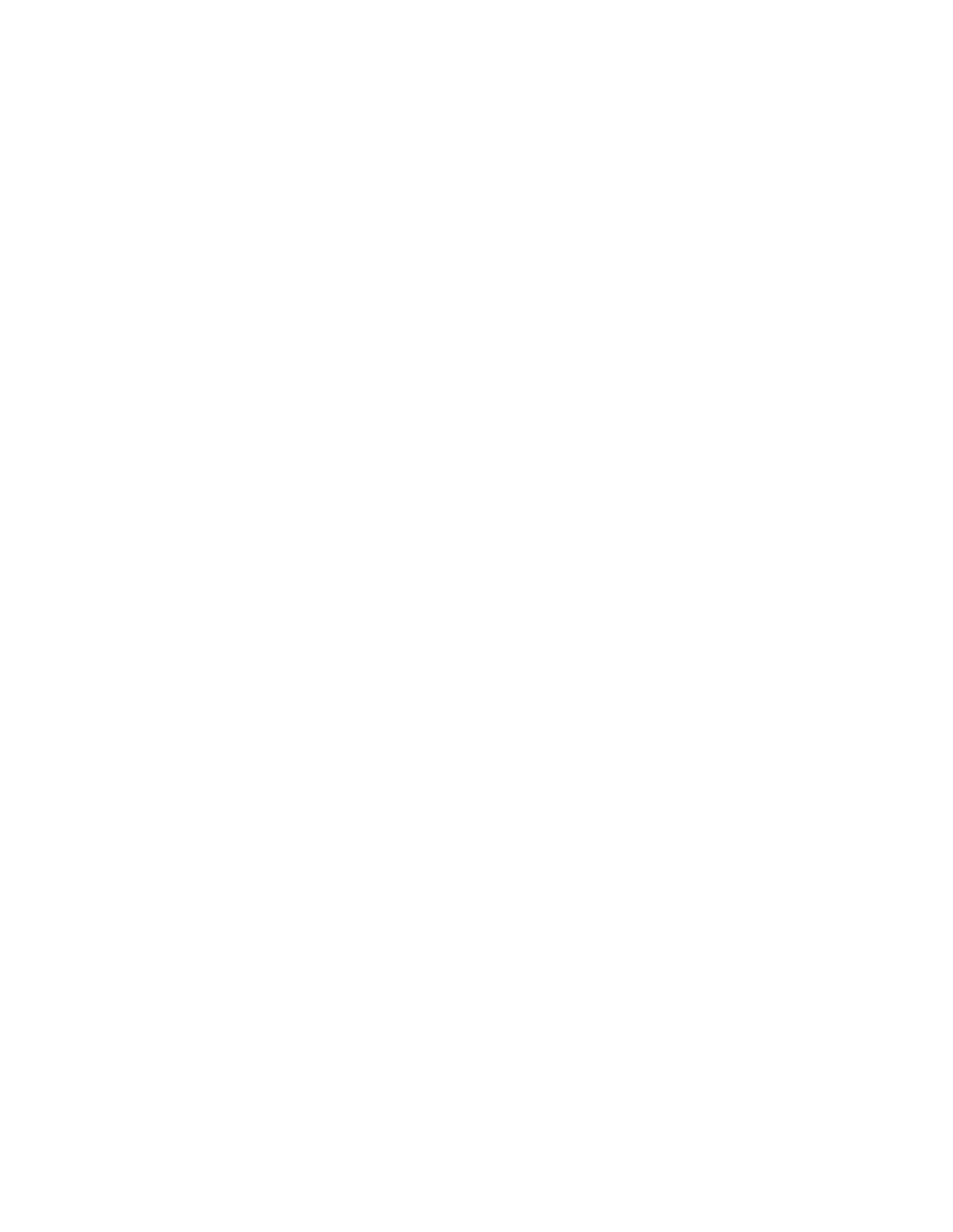# **Assessing the Effectiveness of the National Sexual Offender Program**

Franca Cortoni

&

Kevin L. Nunes

Correctional Service of Canada

May 2007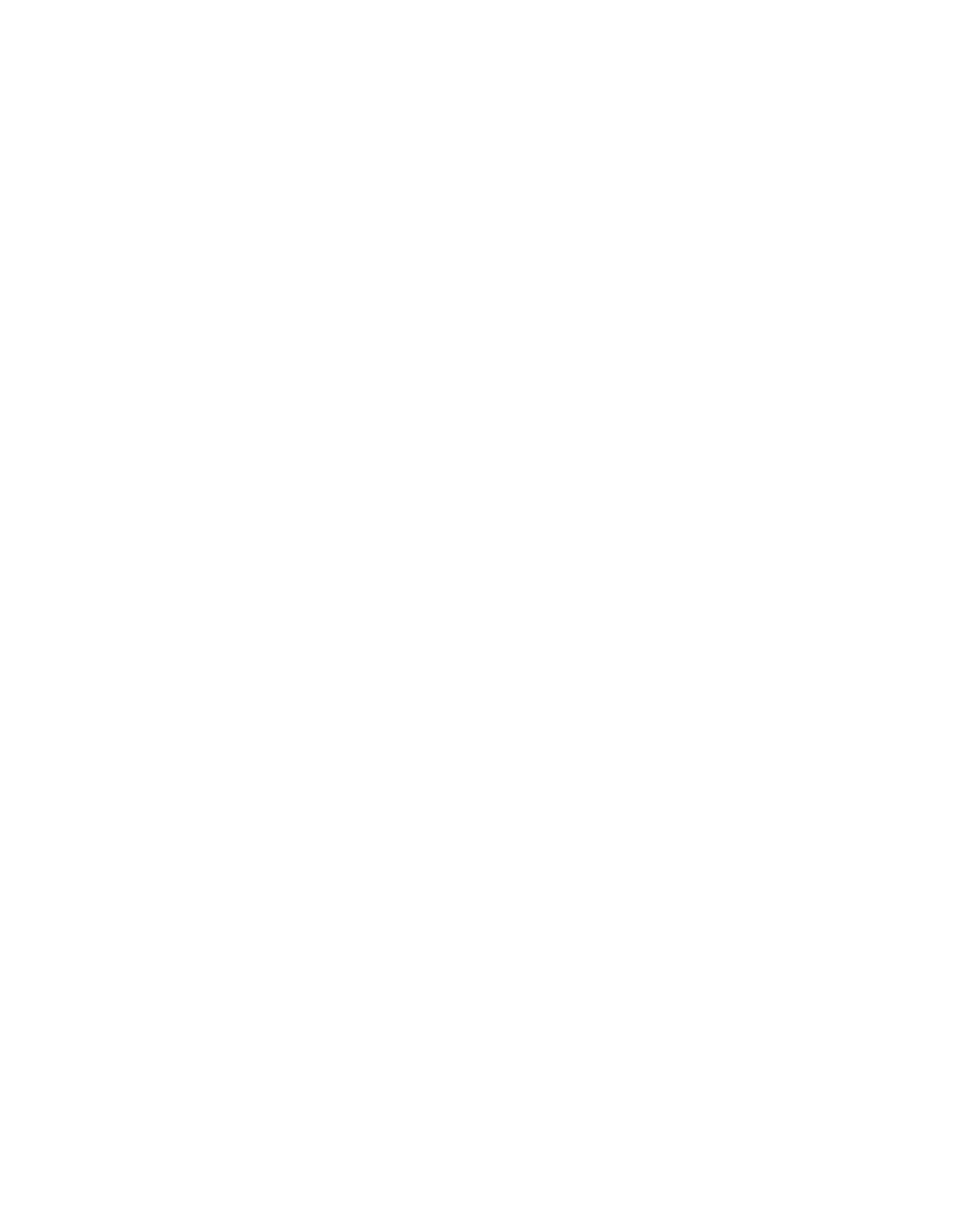### **Acknowledgements**

<span id="page-4-0"></span>We thank Colette Cousineau for all her assistance with entering, retrieving, and organizing data required for this project and Phil Chitty for sharing his expertise in programming issues in the Offender Management System (OMS). Thanks go to Renée Meunier and Krista Richard for reviewing offenders' files, coding, and entering the data for this project. We would also like to thank Justin Gileno for developing computer-based data entry templates. We are very grateful to all the people across the country who facilitated data retrieval for this project: Sharon Broadworth, Shelley Brown, Stéphanie Bujold, Steve Cann, Bernie Goguen, Debbie Jones, Sara Johnson, Drew Kingston, Jacinth Lavoie, Ginette Leger, Regis Losier, Sharon Kennedy, Bruce Malcolm, Laurent Maillet, Sarah Morrison, Larry Motiuk, Barb Mushet, Jeannie O'Keefe, Ed Peacock, Dianne Power, Gabriella Sanipelli, Anton Schweighofer, Wendy Smith, Lisa Sutherland, Bill Walker, and Pamela Yates. Thanks to Karl Hanson for statistical advice and for providing the STATIC-99 survival data.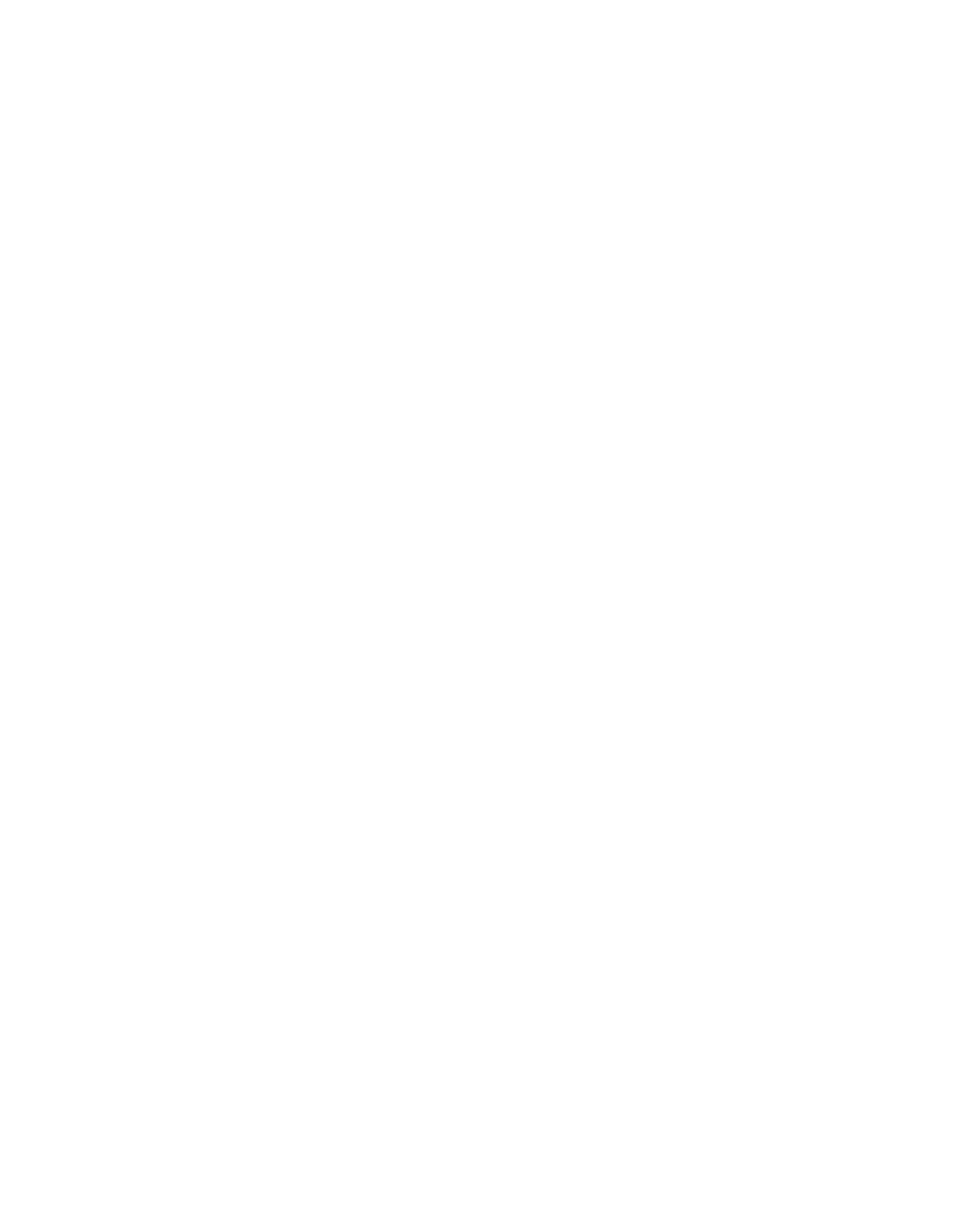## **Executive Summary**

<span id="page-6-0"></span>The purpose of the current study was to assess the effectiveness of the National Sexual Offender Program (NaSOP) in reducing recidivism. The NaSOP is a cognitive-behavioural program offered to low and moderate risk male sexual offenders. It is a therapeutic and semi-structured intervention designed to help offenders develop effective self-management skills. In addition, the program targets cognitive distortions, deviant arousal and fantasy, social skills, anger and emotion management, empathy, and victim awareness.

Following the principles of effective correctional interventions (Andrews & Bonta, 2003), the program is offered at both moderate and low intensity. The moderate intensity program is offered in institutions and typically consists of 10 to 14 hours of group work over a period of 4 to 5 months. The low intensity program is delivered both in the institutions and the community. This program typically constists of 3 to 5 hours of weekly group work over the course of 2 to 3 months. The program is delivered by psychologists and program delivery officers that have experience in the assessment and treatment of sexual offenders and who have completed standardized training in the delivery of the NaSOP. The NaSOP was given international accreditation in 2000 and was fully implemented across CSC by 2002.

The study examined whether sexual offenders who had completed the NaSOP demonstrated reductions in recidivism when compared to a group of untreated sexual offenders. It included 347 sexual offenders who had participated in the NaSOP between 2000 and 2004. A comparison group comprised of 137 untreated sexual offenders as drawn from Motiuk and Porporino's (1993) database. Motiuk and Porporino (1993) conducted an exhaustive review of a representative sample of sexual offenders under federal jurisdiction (in institutions and in the community) at the time. They collected a wide range of information on these offenders in their sample, including whether they had participated in sexual offender treatment. Offenders identified in the database as not having participated in such treatment were selected for the comparison group. All offenders in the study had sufficient file information to permit the scoring of the STATIC-99, an actuarial assessment instrument specifically designed to assess risk of sexual recidivism.

Two different approaches were utilized to examine whether NaSOP participants demonstrated reduced recidivism. The first approach was a *cohort design*, in which the rates of recidivism of the NaSOP participants were compared to those of the comparison group. After statistically controlling for risk and time-at-risk in the community, results showed that the offenders who participated in the NaSOP had a 68% reduction of sexual recidivism, an 83% reduction of violent recidivism, and a 77% reduction in any type of recidivism when compared to the untreated offenders.

The second approach was a *risk-band design*, in which the actual recidivism rates are compared to actuarially-established projected rates of recidivism. Rates from the STATIC-99 normative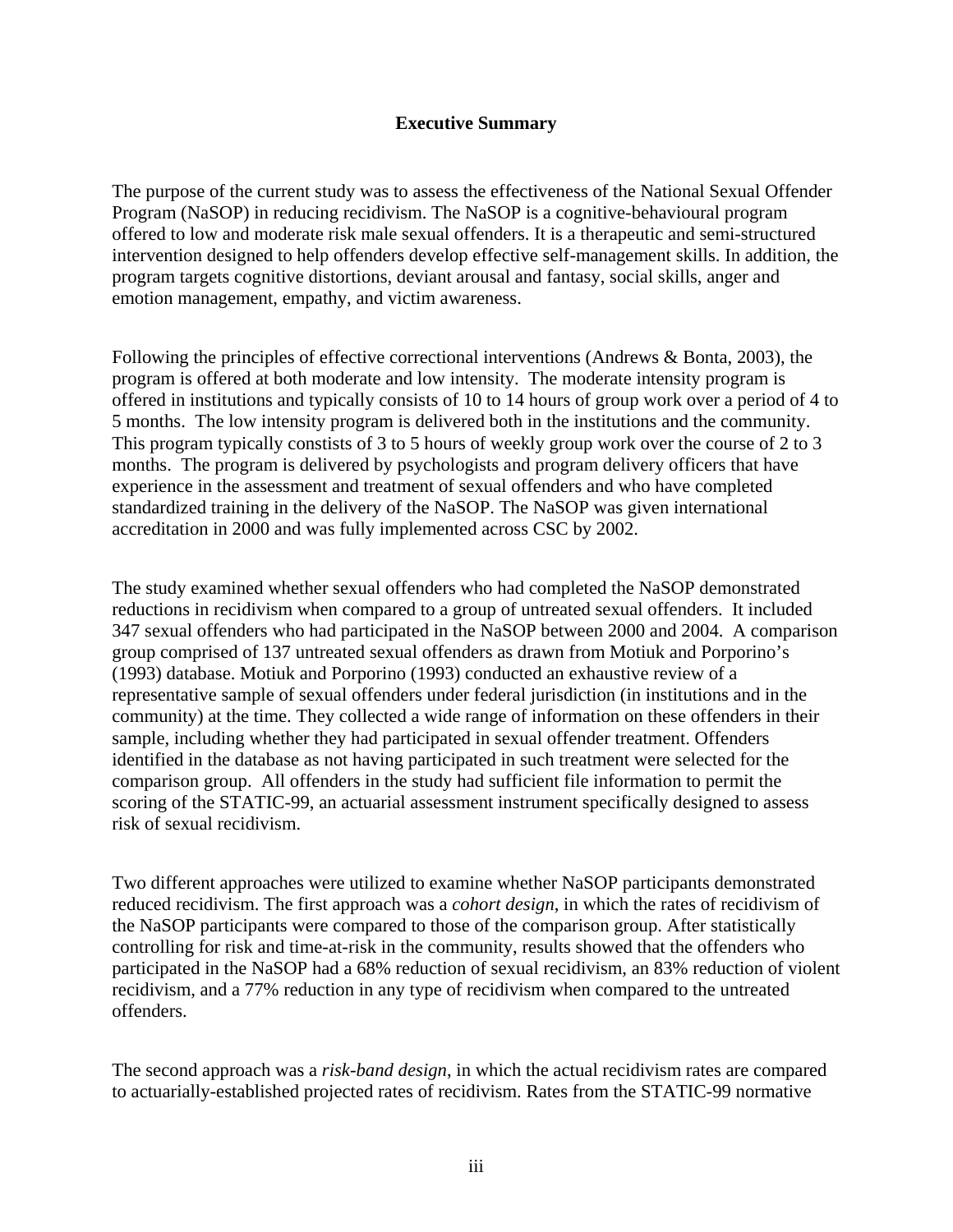sample were used as the comparison in this case. Cox regression analyses showed that the NaSOP group had an 88% lower rate of sexual recidivism than would have been expected based on the STATIC-99 normative sample. The odds of sexual recidivism for the comparison group, however, did not differ from those that would be expected based on their STATIC-99 scores.

It is possible that year of release, as a result of socio-politic factors (e.g., willingness to report sexual offenders; societal reactions to sexual offending) affects recidivism rates. As the median year of release was 2003 for the NaSOP participants and 1992 for the comparison group, Cox regression analyses were conducted separately for the NaSOP and the comparison groups to examine the potential impact of year of release. For the NaSOP group, release year was not associated with recidivism of any type. For the comparison group, release year was not associated with sexual recidivism. It was associated, however, with violent recidivism. This indicates that for the comparison group, the predicted rate of violent recidivism increased by 56% with each one-year increase in release year.

The results from this study are consistent with meta-analytical research on correctional treatment programs for sexual offenders (e.g., ATSA Collaborative Database), indicating that structured cognitive-behavioral interventions that target the factors specifically related to sexually offending behavior are effective methods to reduce recidivism among sexual offenders. The current findings provide evidence that the NaSOP is an effective intervention for reducing recidivism among low to moderate risk sexual offenders.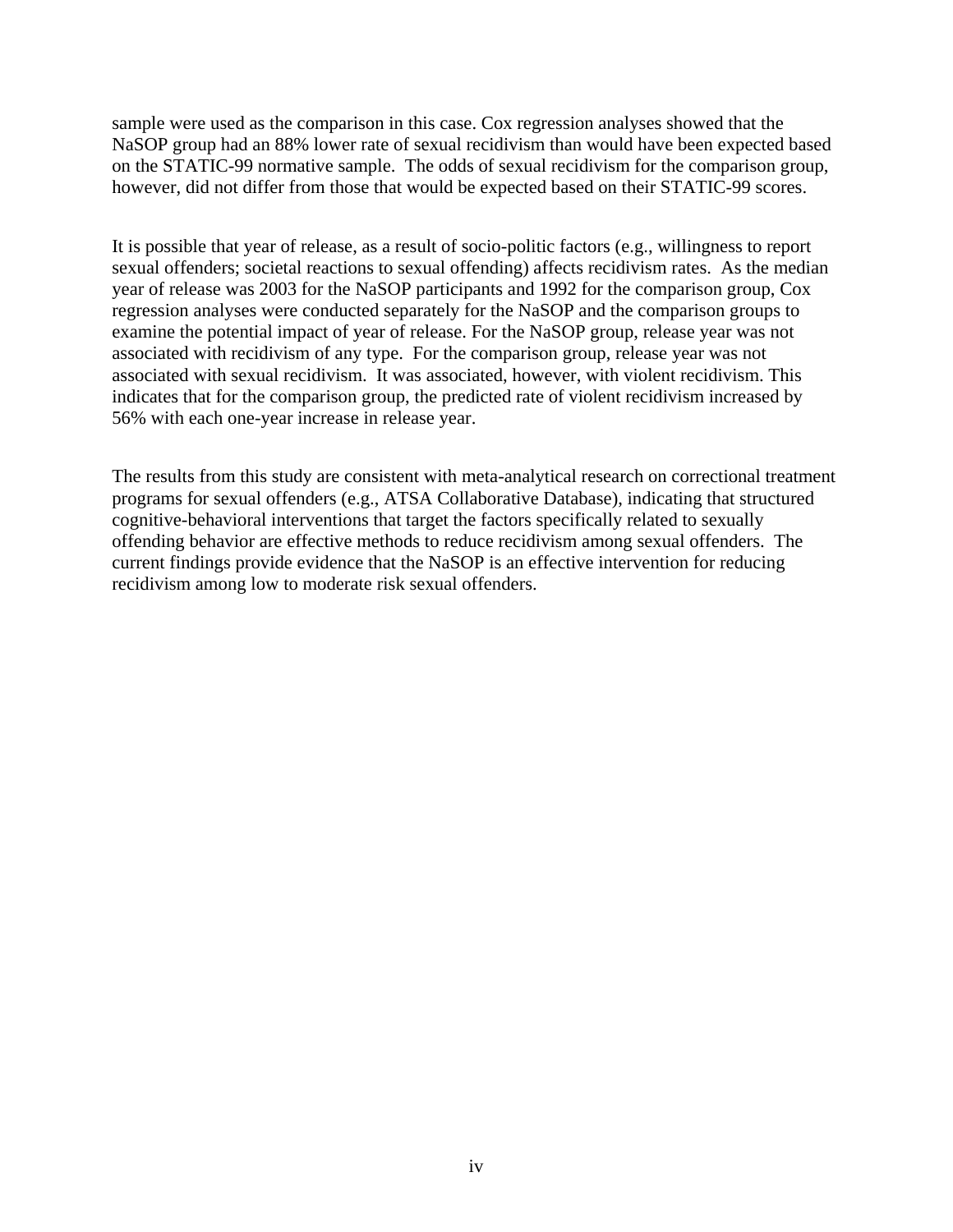# **Table of Contents**

<span id="page-8-0"></span>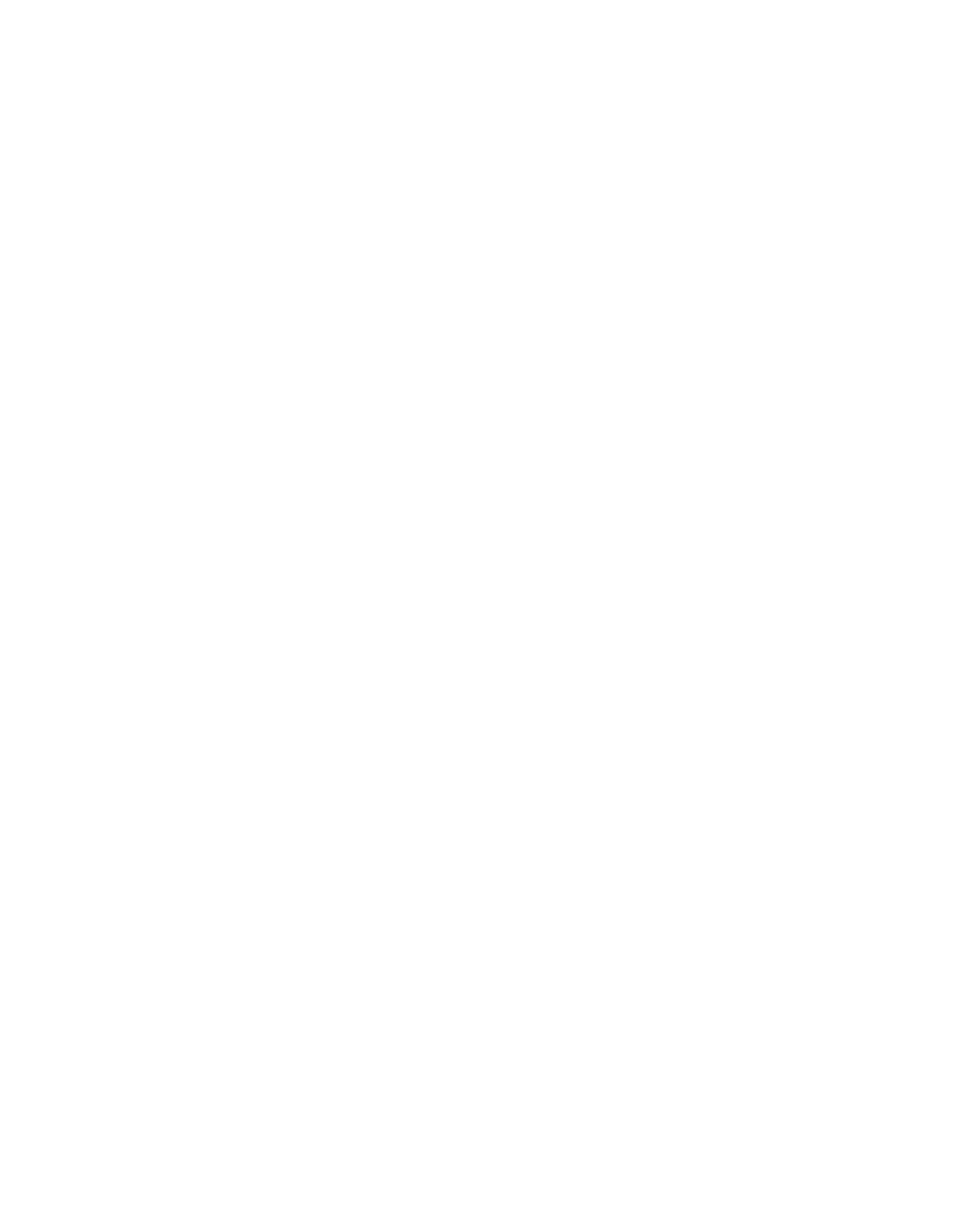# **List of Tables**

<span id="page-10-0"></span>

| Table 3: Sequential Cox Regression with Risk and Treatment Predicting Sexual  |  |
|-------------------------------------------------------------------------------|--|
| Table 4: Sequential Cox Regression with Risk and Treatment Predicting Violent |  |
| Table 5: Sequential Cox Regression with Risk and Treatment Predicting Any     |  |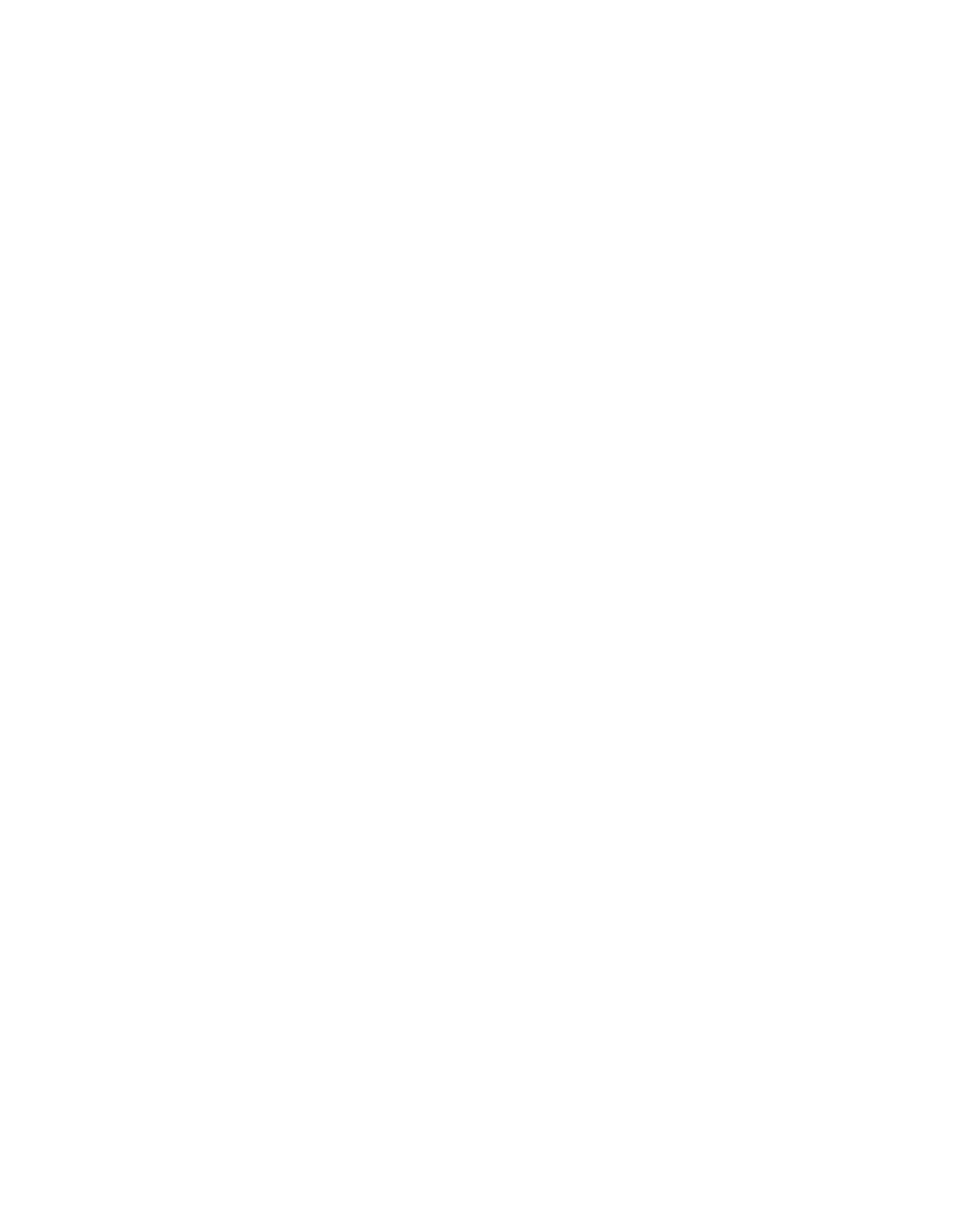### **Introduction**

<span id="page-12-0"></span>The goal of treatment for sexual offenders is to help them obtain and maintain a state of abstinence from offending (i.e. no more victims). The main treatment targets involve decreasing sexual deviancy, increasing appropriate arousal, addressing problematic cognitions and concurrent emotional states and developing self-management skills (Marshall, 1996, 1999; Marshall, Anderson, & Fernandez, 1999a). As part of treatment, offenders are required to address the factors that led to their sexually offending behavior, understand the behavioral progression to their offenses, and develop a self-management plan to be implemented upon their release to the community. In essence, these offenders need to learn to manage their lives in prosocial ways (Ward & Stewart, 2003). Concurrently, they need to maintain an awareness of the characteristics that facilitated their sexual offending and engage in appropriate strategies to manage their risk.

While treatment for sexual offenders in the Correctional Service of Canada has existed since 1973, a need for a national strategy was identified in the 1990's, and work began on the development of a standardized treatment program. In 2000, the Correctional Service of Canada established its National Sexual Offender Program (NaSOP) for moderate-risk and low-risk sexual offenders<sup>[1](#page-12-1)</sup>. The NaSOP is a cognitive-behavioural program designed to target the factors that have been empirically established to be related to sexual offending behaviour. The NaSOP received international accreditation in 2000 and was fully implemented on a national basis by 2002.

The NaSOP is a therapeutic and semi-structured intervention aimed at reducing the risk of recidivism through the use of effective self-management. In addition, the program targets cognitive distortions, deviant arousal and fantasy, social skills, anger and emotion management, empathy, and victim awareness. Specifically, the program aims to help offenders in treatment:

- Increase their awareness of the causes of their sexual offending behavior
- Increase their awareness of the impact of their sexual offending on victims
- Understand their individual risk factors

 $\overline{a}$ 

<span id="page-12-1"></span> $1$  CSC has other specialized programs specifically designed for high-risk sexual offenders.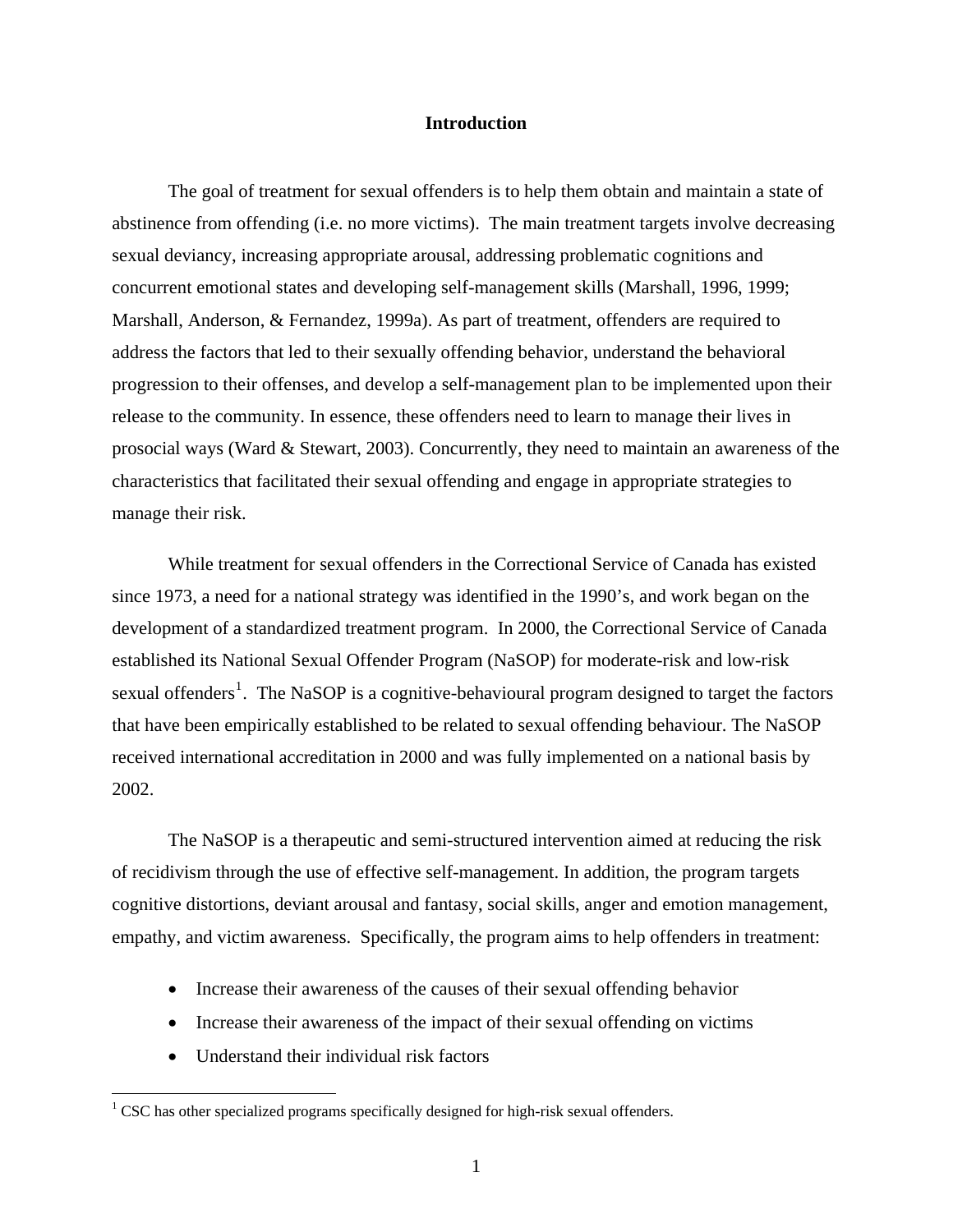- Eliminate or control these risk factors
- Maintain and reinforce change and risk management efforts through follow-up maintenance work.

Following the principles of effective correctional interventions (Andrews & Bonta, 2003), the NaSOP is offered at moderate and low intensity. The moderate intensity program is available in the institutions and primarily consists of 10 to 14 hours of group sessions per week over 4 to 5 months, for a total of approximately 160 to 280 hours. The low intensity program is delivered both in the institutions and the community and primarily consists of 3 to 5 hours of group sessions per week over the course of 2 to 3 months, for a total of approximately 24 to 60 hours. Individual therapy sessions may also be offered as needed. Both the moderate and the low intensity programs are typically followed by maintenance sessions. NaSOP is delivered by psychologists and program delivery officers who have experience assessing and treating sexual offenders and who have undergone standardized training in the delivery of the NaSOP.

As part of CSC's ongoing efforts to verify and validate the efficacy of its correctional programs, an empirical investigation of the efficacy of the NaSOP was required. The purpose of this study was therefore to examine whether participation in the NaSOP would lead to reduced rates of recidivism once treated offenders were released to the community.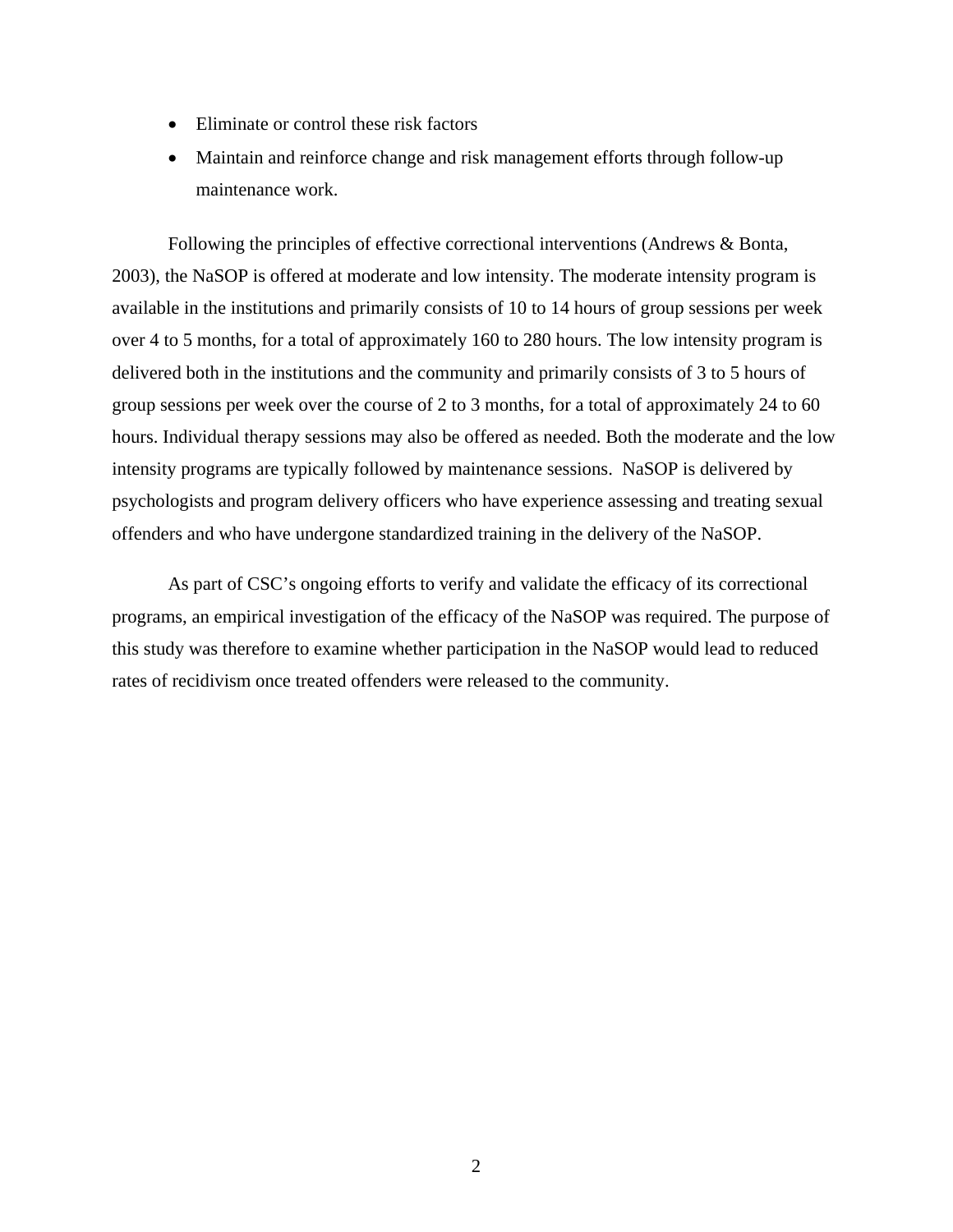### **Method**

### <span id="page-14-0"></span>**Participants**

Participants were 347 sexual offenders who had participated in the NaSOP between 2000 and 2004 (called the *treated group*). One hundred and eighty two offenders (52.4%) participated in the moderate-intensity program and  $165 (47.6%)$  in the low-intensity program. Only 22 (6.3%) NaSOP participants failed to complete the program. In all subsequent analyses, these noncompleters were included in the treatment group.

To permit comparison of recidivism rates, a group comprised of 137 untreated sexual offenders (called the *comparison group*) were drawn from the Motiuk and Porporino's (1993) database (see also Motiuk & Brown, 1996). Motiuk and Porporino (1993) conducted an exhaustive review of a representative sample of sexual offenders under federal jurisdiction (in institutions and in the community) at the time. They collected a wide range of information on these offenders in their sample, including whether they had participated in sexual offender treatment. Offenders identified in the database as not having participated in such treatment were selected for the comparison group. This group is utilized in the *cohort design* detailed below.

### **Measures**

The STATIC-99 (Hanson & Thornton, 2000) is an actuarial instrument designed to assess risk of sexual recidivism. It consists of 10 static items and scores can range from 0 to12. Good predictive validity has been found for the STATIC-99 across several studies (Hanson & Morton-Bourgon, 2004).

### **Procedure**

The data, including the scoring of the STATIC-99, examined in this report were compiled from pre-existing databases, raw data, and file review. Opportunity to reoffend began at the date of release and ended at the earliest of three possible dates: 1) date of first reconviction, 2) study end date if no reconviction occurred, or 3) date of death. Recidivism information was gathered from the Canadian Police Information Centre (CPIC), a national database of criminal arrests and convictions. In the current study, recidivism was defined as a new offence after release to the

3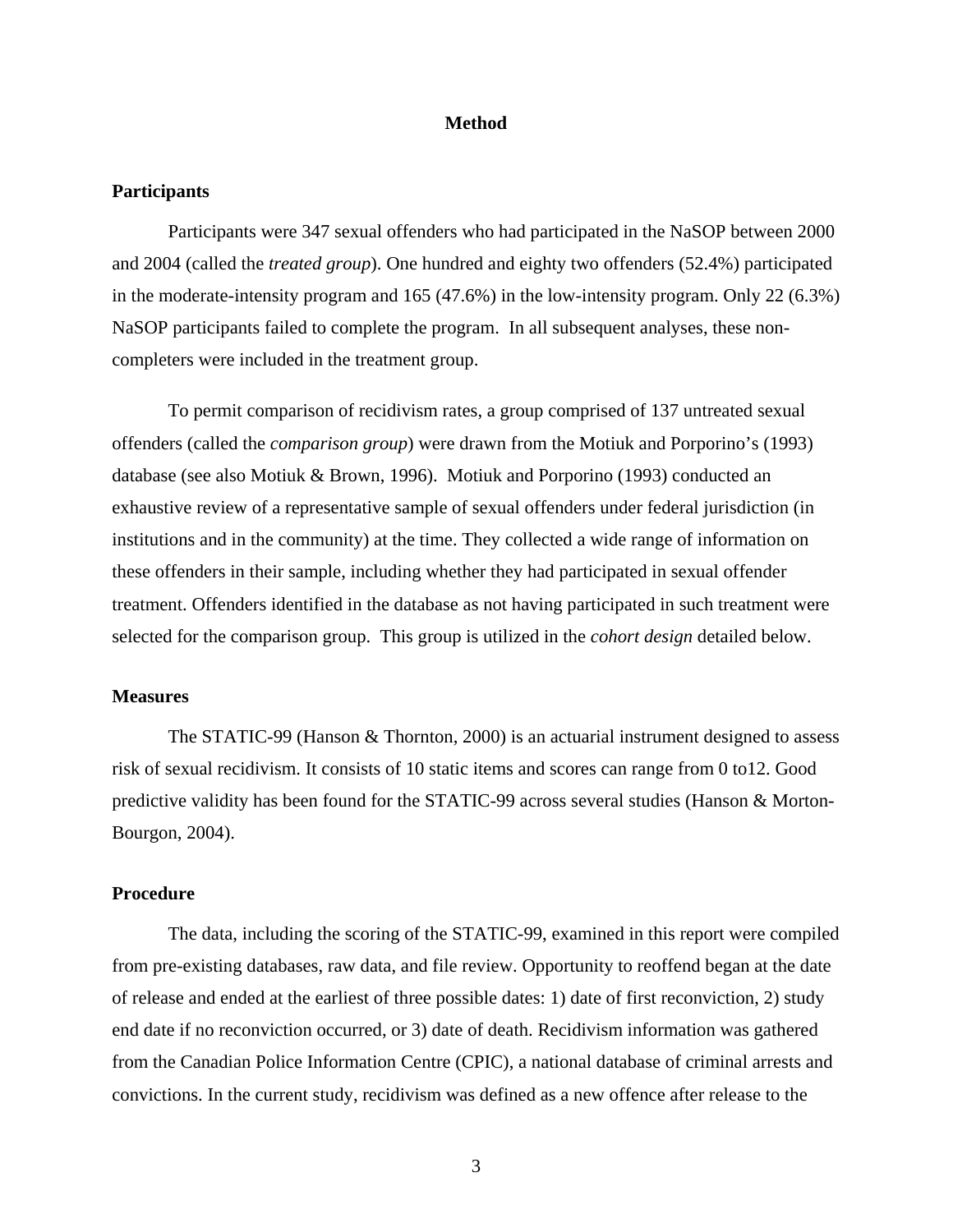community. Sexual recidivism was defined as a new charge or conviction for a sexual offence. Violent recidivism was defined as a new violent offence (including sexual offences). Any recidivism was defined as any new offence, all categories included. Consequently, the categories are not mutually exclusive.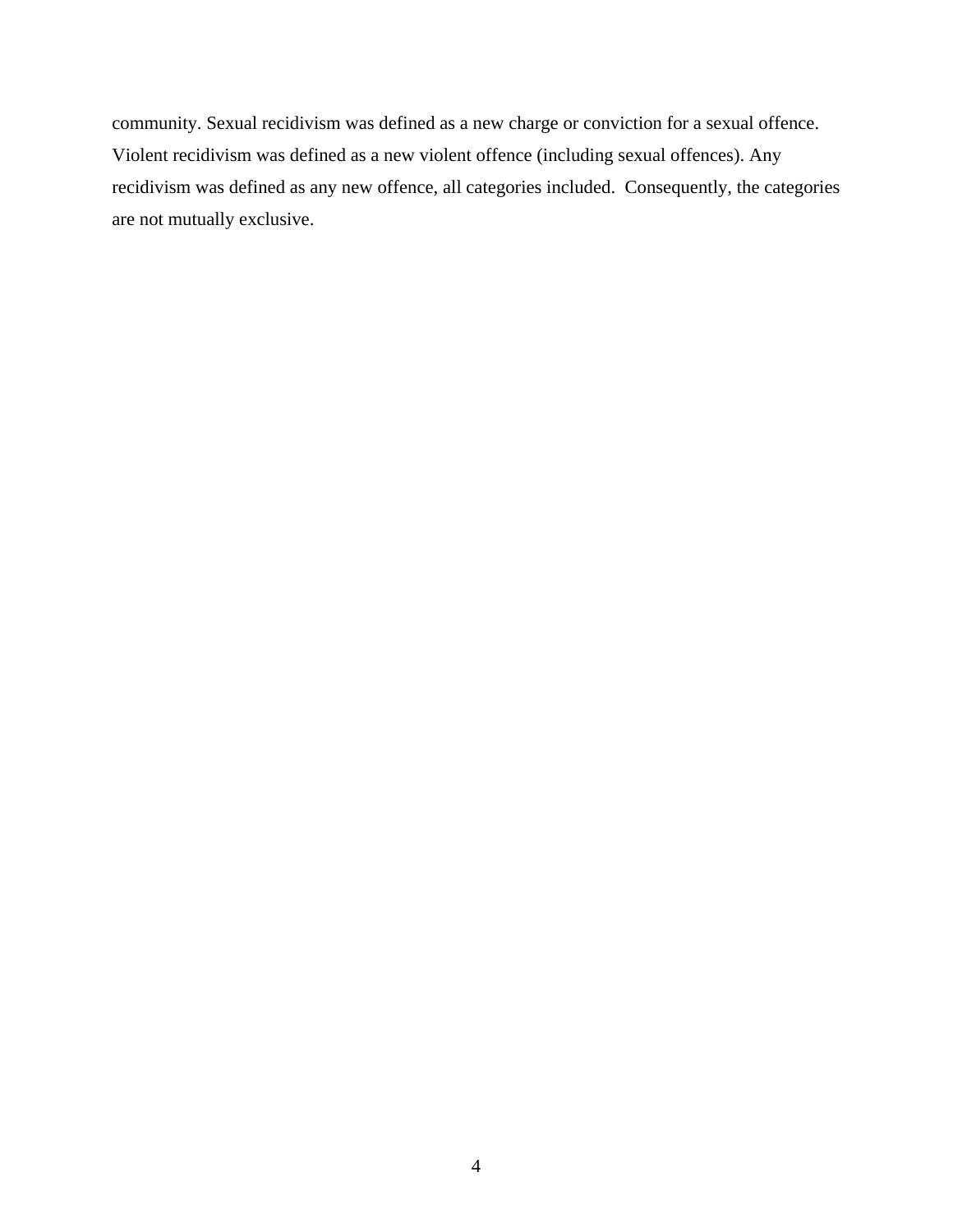### **Results**

<span id="page-16-0"></span>As shown in [Table 1](#page-16-1), the NaSOP participants were younger and had shorter sentences than the comparison group. The NaSOP participants were also significantly more likely to have had a child or an adolescent victim and less likely to have had an adult victim. Risk of sexual recidivism as measured by the STATIC-99 was significantly lower in the NaSOP participants, as was time of opportunity to reoffend. The proportion of Aboriginal offenders and offenders with indeterminate sentences was similar in both groups. Sample size varies in these and subsequent analyses due to missing data on some variables.

|                            | Comparison       |                |                  |               |               |
|----------------------------|------------------|----------------|------------------|---------------|---------------|
| Variable                   | $\boldsymbol{n}$ | % or $M(SD)$   | $\boldsymbol{n}$ | % or $M(SD)$  | t or $\chi^2$ |
|                            |                  |                |                  |               |               |
| Age at release             | 137              | 36.31 (12.03)  | 347              | 43.63 (12.60) | $-5.83*$      |
| Aggregate sentence (years) | 135              | 4.58(2.60)     | 344              | 3.40(1.57)    | $6.04*$       |
| Indeterminate sentence     | 137              | $\overline{0}$ | 347              | 0.9%          | 1.19          |
| Aboriginal                 | 134              | 17.2%          | 345              | 16.8%         | 0.01          |
| Any child victims          | 133              | 34.6%          | 342              | 52.9%         | $12.91*$      |
| Any adolescent victims     | 133              | 39.1%          | 342              | 49.1%         | $3.87*$       |
| Any adult victims          | 133              | 54.1%          | 342              | 32.7%         | 18.46*        |
| STATIC-99                  | 137              | 3.91(1.88)     | 347              | 2.37(1.74)    | $8.60*$       |
| Opportunity time (years)   | 137              | 6.61(5.75)     | 347              | 2.25(0.98)    | $13.36*$      |

## <span id="page-16-1"></span>Table 1: *Description of Sample.*

 $* p < .05$ .

Given that the opportunity time was considerably shorter for the NaSOP group than the comparison group, the unadjusted recidivism rates would be misleading. Consequently, we capped opportunity time at two years. This way, we can consider recidivism within similar time periods for both groups. Approximately two-thirds (222/347) of the NaSOP participants had at least 2 years of opportunity time. As shown in [Table 2,](#page-17-1) the rates of recidivism appear lower in the NaSOP group over the first 2 years post-release. It would be tempting to attribute this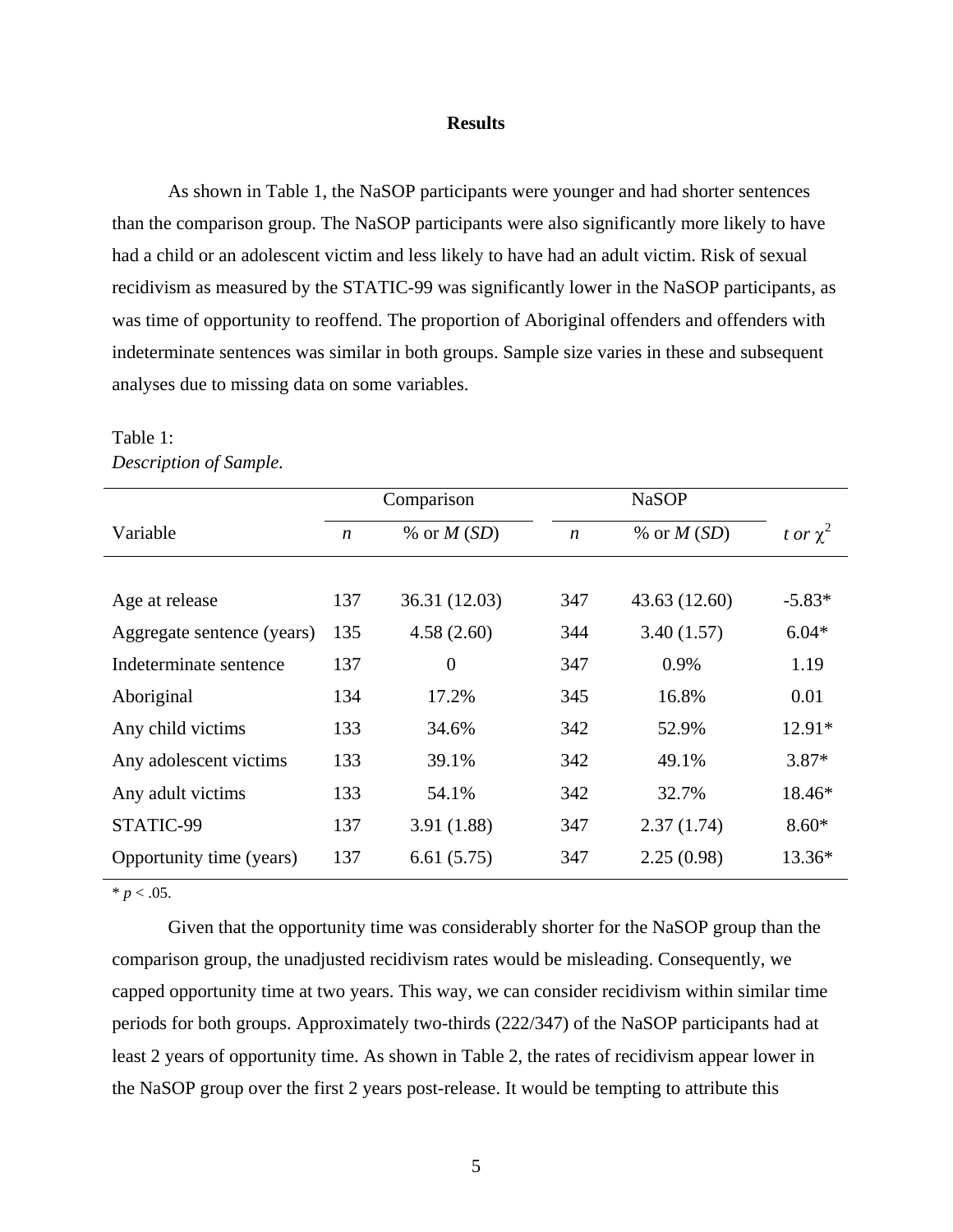<span id="page-17-0"></span>difference to the fact that these offenders participated in the NaSOP, but recall that the treatment group was also lower risk as measured by the STATIC-99. Because they are lower risk, we might expect them to recidivate less even if they had not received treatment. Cox regression analyses are therefore required to control for these differences between the groups on risk and time at risk.

#### <span id="page-17-1"></span>Table 2:

| <b>Recidivism</b>               | <b>NaSOP</b> | <b>Comparison</b> |  |  |
|---------------------------------|--------------|-------------------|--|--|
|                                 |              |                   |  |  |
| <b>Sexual</b><br>Violent/sexual | 1.1%<br>2.0% | 4.6%<br>17.8%     |  |  |
| Any                             | 6.8%         | 36.5%             |  |  |

*Recidivism Rates with Maximum of 2 Years of Opportunity to Reoffend.* 

### **Predictive Validity of STATIC-99**

Researchers often assess the predictive validity of risk assessment instruments by calculating the area under the curve (*AUC*) of the receiver operating characteristic (*ROC*; Rice & Harris, 1995). An *AUC* of .50 indicates a chance level of predictive accuracy, whereas an area of 1.00 indicates perfect prediction. The *AUC* can be interpreted as the likelihood that a recidivist selected at random would have a greater value on the predictor variable (e.g., STATIC-99 score) than would a non-recidivist selected at random.

In this study, the STATIC-99 demonstrated predictive validity in the current sample similar to that found in other samples (e.g., Hanson & Morton-Bourgon, 2004). Specifically, predictive validity was found for sexual ( $AUC = .72$ , 95% C.I. = .63 - .82), violent ( $AUC = .77$ , 95% C.I. = .71 - .82), and general recidivism (AUC = .77, 95% C.I. = .72 - .81). The accuracy achieved by the STATIC-99 in the current sample supports its use as a covariate to control for risk in the subsequent analyses.

### **Effectiveness of NaSOP: Cohort Design**

A cohort design involves comparing a treated group from one time period to an untreated group from a different time period. To examine whether participation in the NaSOP led to a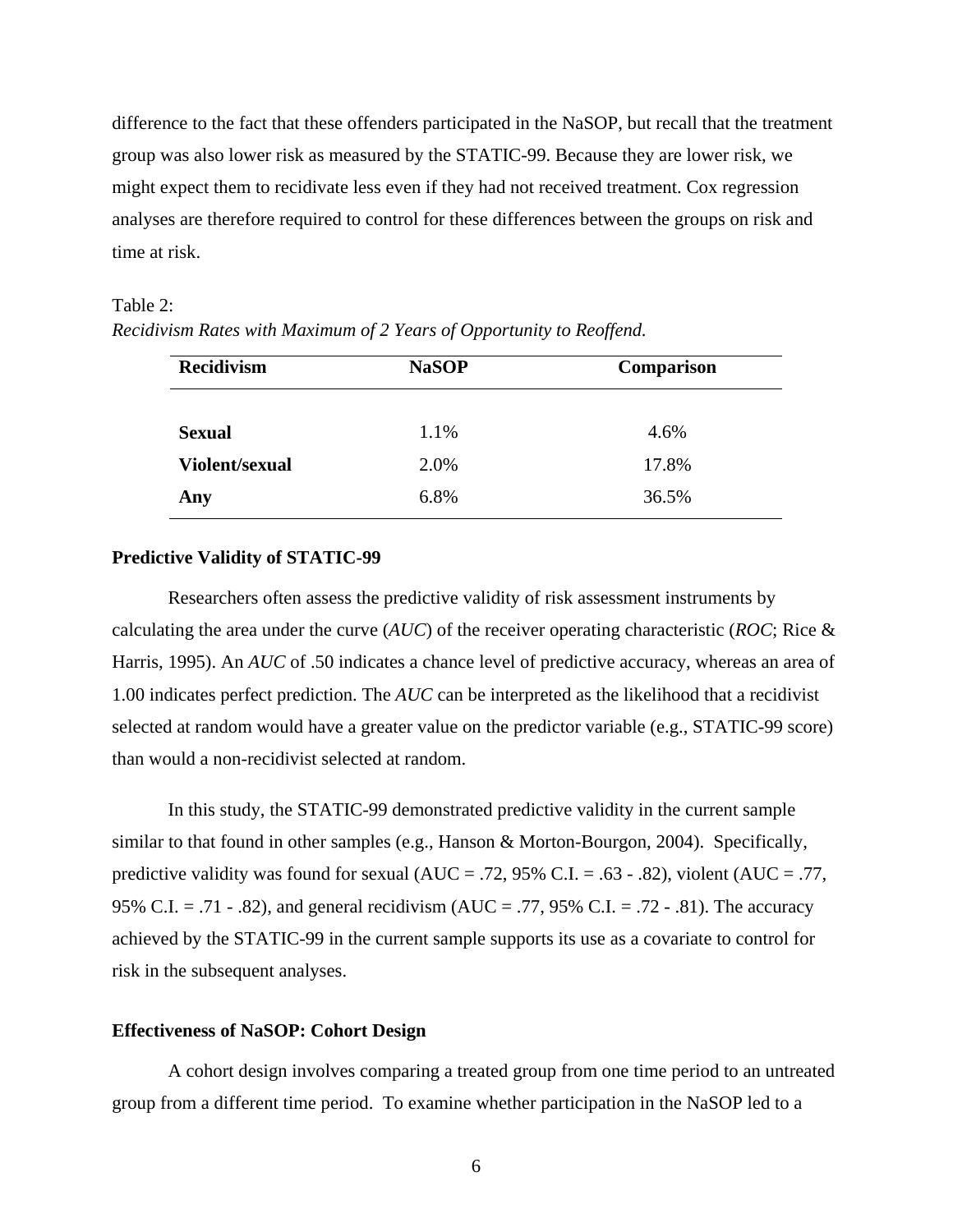<span id="page-18-0"></span>reduction in recidivism, Cox regression analyses examined whether the recidivism rates of the treated group were lower than the comparison group while taking opportunity time into account and statistically controlling for risk. Cox regression analyses provide a *hazard ratio*. A hazard ratio less than 1.00 indicates a positive impact of NaSOP participation on recidivism (i.e., NaSOP participants showed less recidivism than the comparison group). A hazard ratio greater than 1.00 would indicate a negative impact of NaSOP on recidivism (i.e., rates of recidivism for NaSOP participants would be higher than those of the comparison group). A hazard ratio of 1.00 indicates no association between the predictor and recidivism.

As shown in [Table 3](#page-18-1), STATIC-99 was entered alone on the first block. Consistent with the ROC analysis reported above, higher STATIC-99 scores were significantly associated with a higher rate of sexual recidivism. This is indicated both by the significant chi-square test reported at the bottom of [Table 3](#page-18-1) as well as the significant Wald test and hazard ratio reported in [Table 3](#page-18-1) for Block 1. In the second block, after controlling for STATIC-99 score, the rate of sexual recidivism was 68% lower for the NaSOP participants than the comparison group; (0.32-1)\*100  $=$  -68. This difference only tended toward statistical significance ( $p = .06$ ), likely due to the very low base rate of sexual recidivism.

| Scale        | B       | SE B | Wald       | Hazard ratio | 95% C.I.      |
|--------------|---------|------|------------|--------------|---------------|
| Block 1      |         |      |            |              |               |
| STATIC-99    | 0.36    | 0.10 | $13.27*$   | 1.43         | 1.18-1.73     |
| Block 2      |         |      |            |              |               |
| STATIC-99    | 0.30    | 0.10 | $8.61*$    | 1.35         | $1.11 - 1.65$ |
| <b>NaSOP</b> | $-1.13$ | 0.63 | $3.19^{1}$ | 0.32         | $0.09 - 1.12$ |

<span id="page-18-1"></span>

| Table 3: |                                                                                 |
|----------|---------------------------------------------------------------------------------|
|          | Sequential Cox Regression with Risk and Treatment Predicting Sexual Recidivism. |

*Note.*  $\chi^2(1, N = 457) = 12.36$  for Block 1 ( $p < .05$ ).  $\chi^2(1, N = 457) = 3.46$  for Block 2 ( $p = .06$ ). *SE* = Standard Error. *C.I.* = Confidence Interval.

 $\phi$ <sup>†</sup> $p$  < .10. *\*p* < .05.

As shown in [Table 4](#page-19-1) and [Table 5,](#page-19-2) NaSOP participants had significantly lower rates of violent and any recidivism than the comparison group. Again, these differences were found after controlling for STATIC-99 score. The rate of violent recidivism was 83% lower for the NaSOP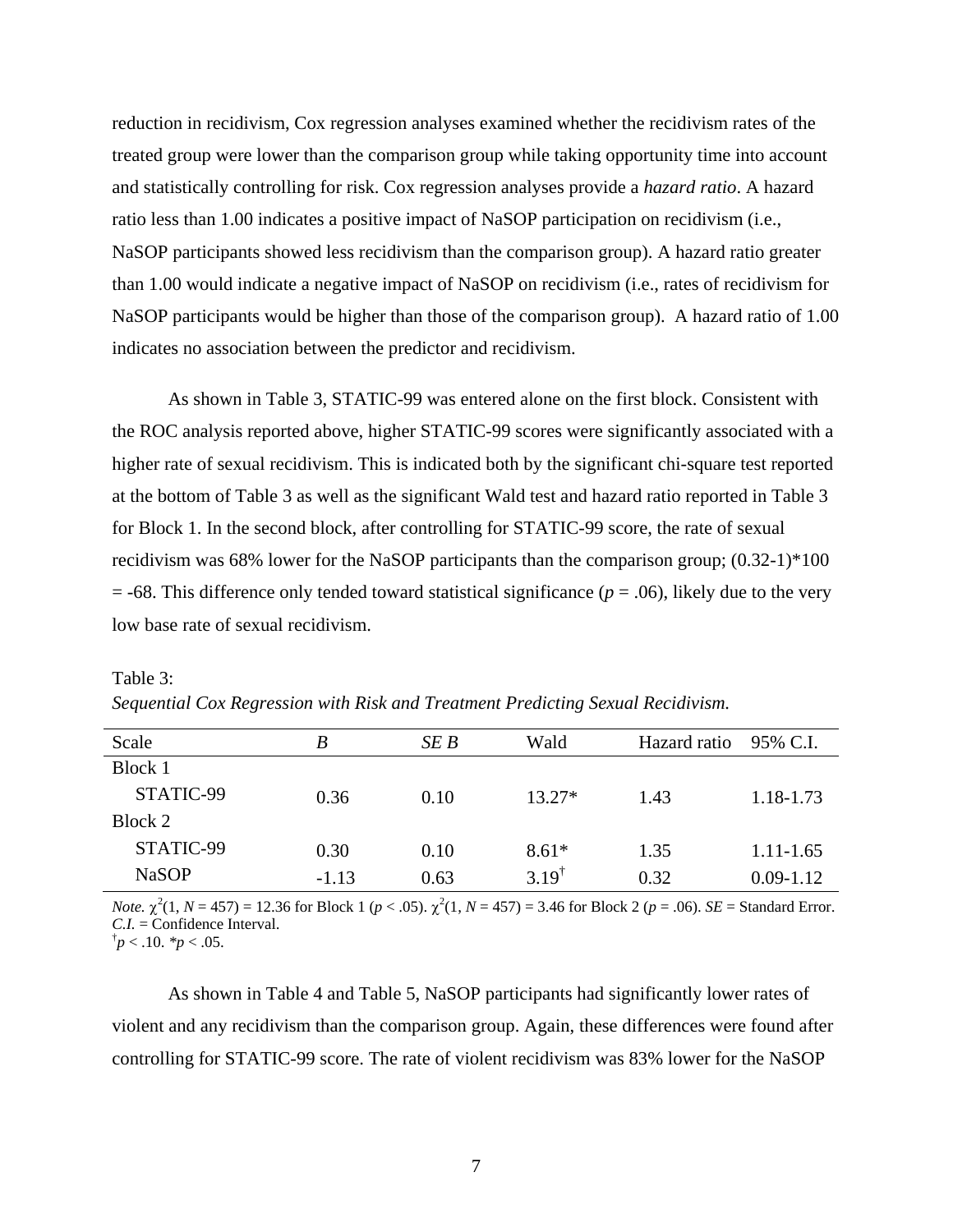<span id="page-19-0"></span>participants;  $(0.17-1)*100 = -83$ . The rate of any recidivism was 77% lower for the NaSOP participants;  $(0.23-1)*100 = -77$ .

<span id="page-19-1"></span>Table 4:

*Sequential Cox Regression with Risk and Treatment Predicting Violent (Including Sexual) Recidivism.* 

| Scale        | B       | SE B | Wald     | Hazard<br>ratio | 95% C.I.      |
|--------------|---------|------|----------|-----------------|---------------|
| Block 1      |         |      |          |                 |               |
| STATIC-99    | 0.37    | 0.06 | 33.66*   | 1.44            | $1.27 - 1.63$ |
| Block 2      |         |      |          |                 |               |
| STATIC-99    | 0.27    | 0.07 | $15.62*$ | 1.30            | 1.14-1.49     |
| <b>NaSOP</b> | $-1.79$ | 0.41 | 18.76*   | 0.17            | $0.07 - 0.38$ |

*Note.*  $\chi^2(1, N = 482) = 35.51$  for Block 1 ( $p < .05$ ).  $\chi^2(1, N = 482) = 23.35$  for Block 2 ( $p < .05$ ). *SE* = Standard Error. *C.I.* = Confidence Interval.  $* p < .05.$ 

### <span id="page-19-2"></span>Table 5:

*Sequential Cox Regression with Risk and Treatment Predicting Any Recidivism.* 

| Scale        | $\boldsymbol{B}$ | SE B | Wald     | Hazard ratio | 95% C.I.      |
|--------------|------------------|------|----------|--------------|---------------|
| Block 1      |                  |      |          |              |               |
| STATIC-99    | 0.33             | 0.04 | 55.42*   | 1.39         | 1.27-1.51     |
| Block 2      |                  |      |          |              |               |
| STATIC-99    | 0.23             | 0.05 | 23.58*   | 1.26         | 1.15-1.38     |
| <b>NaSOP</b> | $-1.47$          | 0.25 | $35.64*$ | 0.23         | $0.14 - 0.37$ |

*Note.*  $\chi^2(1, N = 483) = 57.81$  for Block 1 ( $p < .05$ ).  $\chi^2(1, N = 483) = 39.78$  for Block 2 ( $p < .05$ ). *SE* = Standard Error. *C.I.* = Confidence Interval.

 $* p < .05.$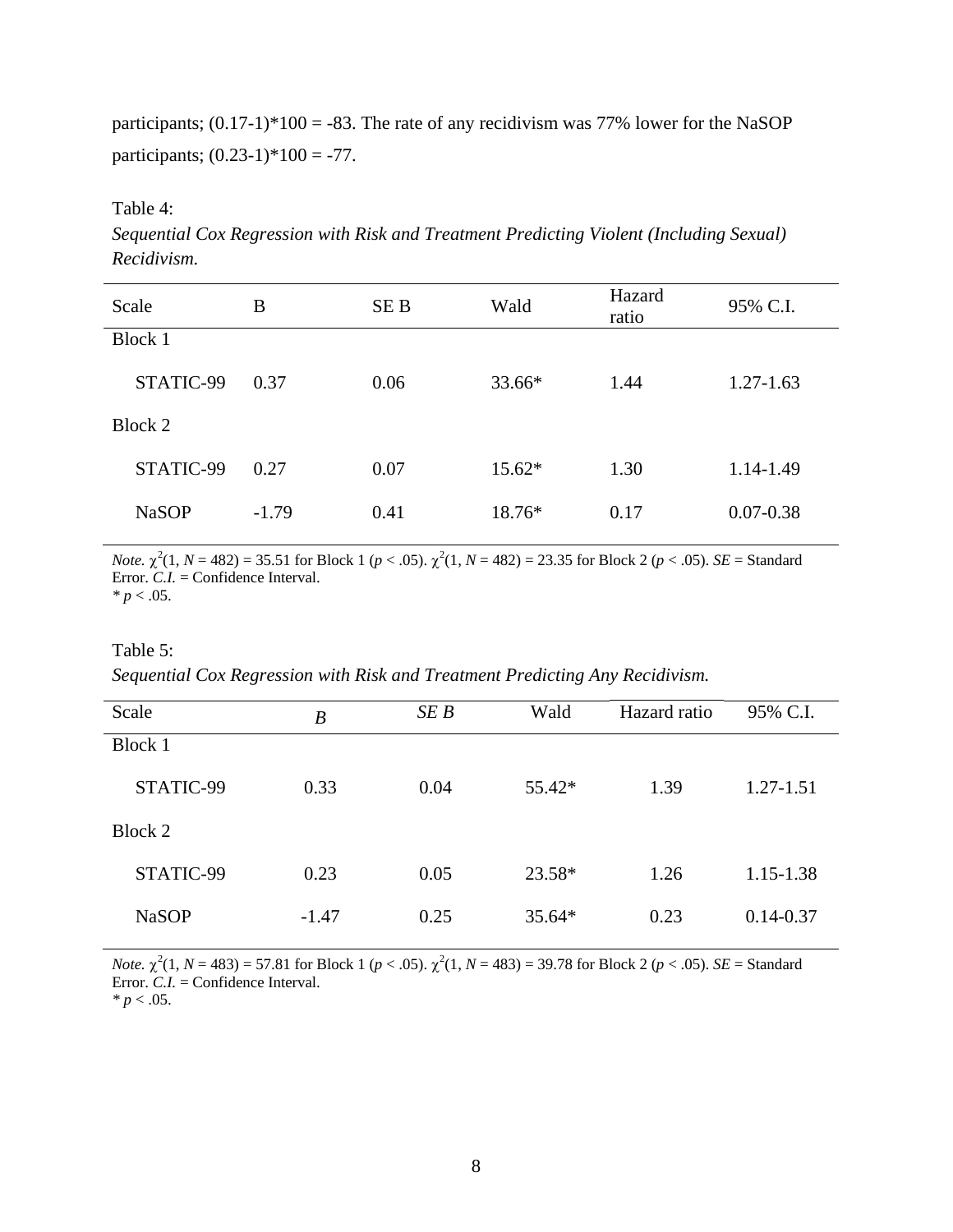#### <span id="page-20-0"></span>**Effectiveness of NaSOP: Risk Norm Design**

In addition to a cohort design, we also employed a risk norm approach to examine the effectiveness of the NaSOP (e.g., Barbaree, Langton, Peacock, 2003). In this approach, an actual recidivism rate for a given group is compared to a projected recidivism rate based on norms for a risk assessment instrument. In this study, the sexual recidivism rate for the current sample was compared to the projected recidivism rates that would be expected based on STATIC-99 scores. The expected sexual recidivism rates were taken from the Hanson and Thornton (2000) STATIC-99 normative samples. The authors suggest that the STATIC-99 normative samples can be considered *untreated* (Harris, Phenix, Hanson, & Thornton, 2003).

Each participant in the current study was assigned a probability of sexual recidivism based on his STATIC-99 score and his opportunity time. These probabilities were taken from the survival tables for the norms of the STATIC-99 (R. K. Hanson, personal communication, September, 2005). It was then possible to compare the actual sexual recidivism rate of the current sample with the rate of offenders from the STATIC-99 samples that had similar scores and similar time at risk. Results showed that for the comparison group, the actual number of sexual recidivists was 18 (of 137) while the number that would have been expected was 24.69 (of 137). In contrast, for the NaSOP group, the actual number of sexual recidivists was 4 (of 347) while the number that would have been expected was 30.06 (of 347).

Odds ratios were computed to examine the degree and statistical significance of the differences between actual and expected number of recidivists. The odds of sexual recidivism were significantly lower in the NaSOP group than what would be expected based on their STATIC-99 scores; odds ratio =  $0.12$ , 95% C.I. =  $0.04$ -0.35. Specifically, the treated group had 88% lower rates of sexual recidivism than would have been expected based on the STATIC-99 normative sample;  $(0.12-1)*100 = -88$ . The odds of sexual recidivism for the comparison group, however, did not differ significantly from those that would be expected based on their STATIC-99 scores; odds ratio = 0.69, 95% C.I. = 0.36-1.33.

### **Release Year: Potential Confound**

It is possible that year of release affects recidivism rates (Hanson, Broom, & Stephenson, 2004). For example, changing socio-political factors (e.g., willingness to report sexual offenders;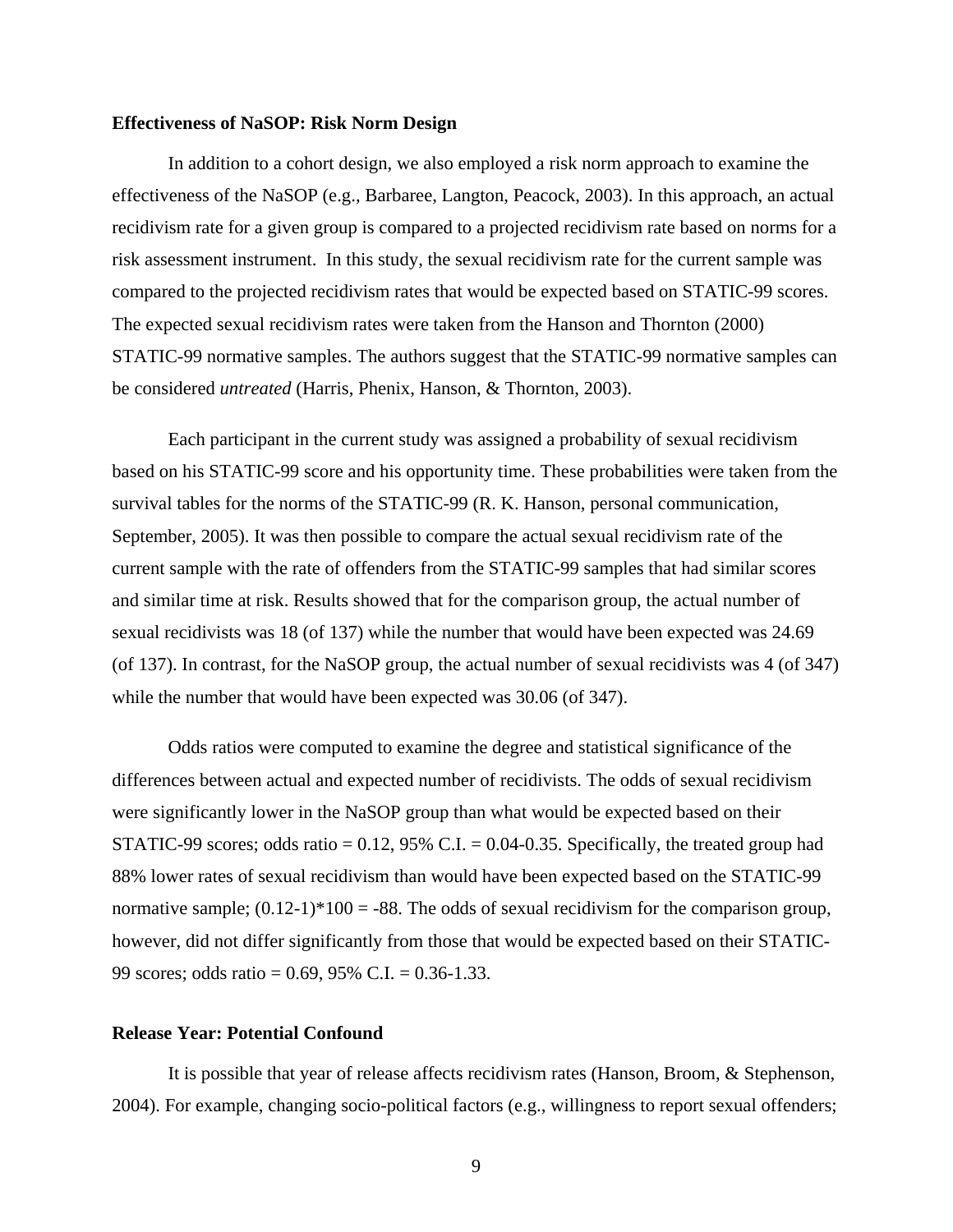societal reactions to sexual offending) could be associated with increases or decreases in recidivism rates. Thus, any differences in recidivism rate found between the treated and comparison group could be due to the different times at which they were released rather than a treatment effect.

The median year of release was 2003 for the NaSOP participants and 1992 for the comparison group. To examine whether year of release had an impact, Cox regression analyses were conducted separately for the NaSOP and the comparison groups. For the NaSOP group, release year was not significantly associated with the rate of sexual recidivism (hazard ratio = 1.26, 95% C.I. = 0.40 to 3.96), violent recidivism (hazard ratio = 1.23, 95% C.I. = 0.56 to 2.73), or any recidivism (hazard ratio =  $0.76$ , 95% C.I. = 0.51 to 1.13). For the comparison group, release year was not significantly associated with the rate of sexual recidivism (hazard ratio = 1.55, 95% C.I. = -0.78 to 3.05) or any recidivism (hazard ratio = 1.34, 95% C.I. = 0.99 to 1.83). Later release year, however, was associated with significantly more violent recidivism (hazard ratio  $= 1.56$ , 95% C.I.  $= 1.02$  to 2.39). This indicates that for the comparison group, the predicted rate of violent recidivism increased by 56% with each one-year increase in release year.

Unfortunately, it was not possible to include release year as a covariate in the main analyses because there was almost complete separation on release year between the treated and comparison groups. That is, there was very little overlap between the release years in the different groups. Thus, release year was too highly correlated with group (i.e., multicolinearity) and its influence could not be statistically removed without also removing the influence of group. This may not be a serious concern, however, given that year of release was significantly associated with only one type of recidivism only in the comparison group. In addition, the direction of the association is such that, if anything, it would be expected to bias the results against the NaSOP. That is, if recidivism increases with release year, the NaSOP group should have higher recidivism rates because they were released later than the untreated group.

10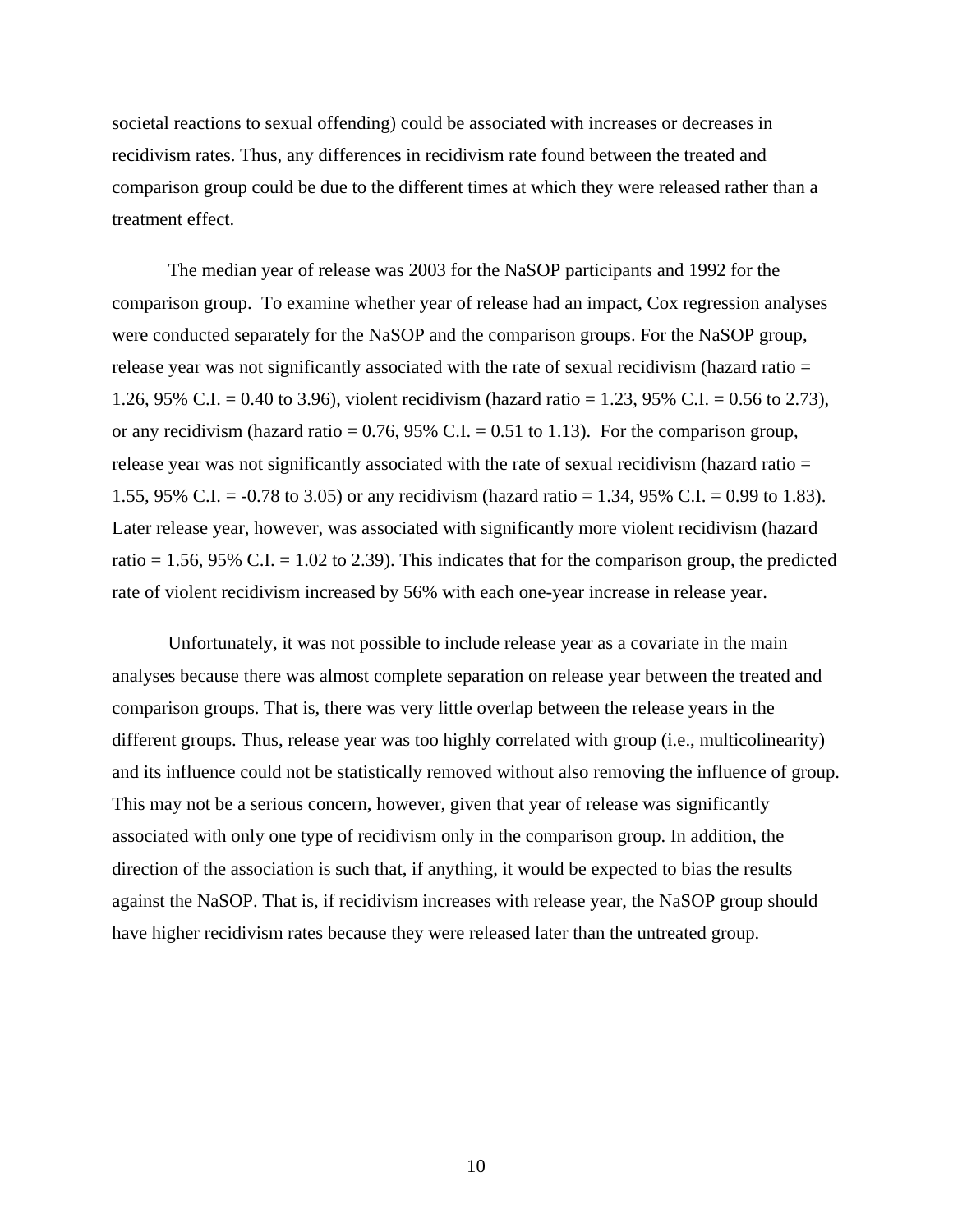### **Discussion**

<span id="page-22-0"></span>Recent meta-analyses suggest that sexual offender treatment programs are effective at reducing recidivism (Gallagher, Wilson, Hirschfield, Coggeshall, & MacKenzie, 1999; Hanson, Gordon, Harris, et al., 2002; Lösel & Schmucker, 2005; but see Rice and Harris, 2003 for a more cautious interpretation). Consistent with this research, we found that sexual offenders who participated in the NaSOP had a lower rate of recidivism than those who did not participate in the program. Statistically significant reductions in the rate of violent and any recidivism were observed: the rate of violent recidivism was 83% lower and the rate of any recidivism was 77% lower in the NaSOP participants than for the untreated comparison offenders. Although reductions in the rate of sexual recidivism were also observed, this finding only tended toward statistical significance, likely due to the very low base rates of sexual recidivism. Nevertheless, the rate of sexual recidivism was 68% lower in the NaSOP participants.

Although there were pre-existing differences between groups that could have opened the results to multiple interpretations, we attempted to isolate the impact of treatment by controlling for these extraneous variables. Specifically, NaSOP participants were lower risk than the untreated offenders as measured by the STATIC-99. NaSOP participants also had less time at risk than the untreated offenders. Consequently, NaSOP participants would have lower recidivism rates than the untreated offenders even if they had not received treatment simply because they were lower risk to begin with and they had less opportunity to reoffend (Harris & Hanson, 2004). The reductions in recidivism associated with participation in the NaSOP, however, were observed after statistically controlling for differences in risk and opportunity time. Thus, it seems unlikely that the pre-existing differences on the STATIC-99 account for the apparent effectiveness of the NaSOP.

Another concern with a cohort design is the potential impact of year of release on recidivism rates (Hanson, Broom, & Stephenson, 2004). Later year of release was significantly associated with higher rates of violent and any recidivism in the untreated offenders. We were unable to address this issue with statistical controls because there was very little overlap between the groups on release year. It is apparent, however, that release year cannot account for the reductions in recidivism associated with the NaSOP. Because NaSOP participants were released

11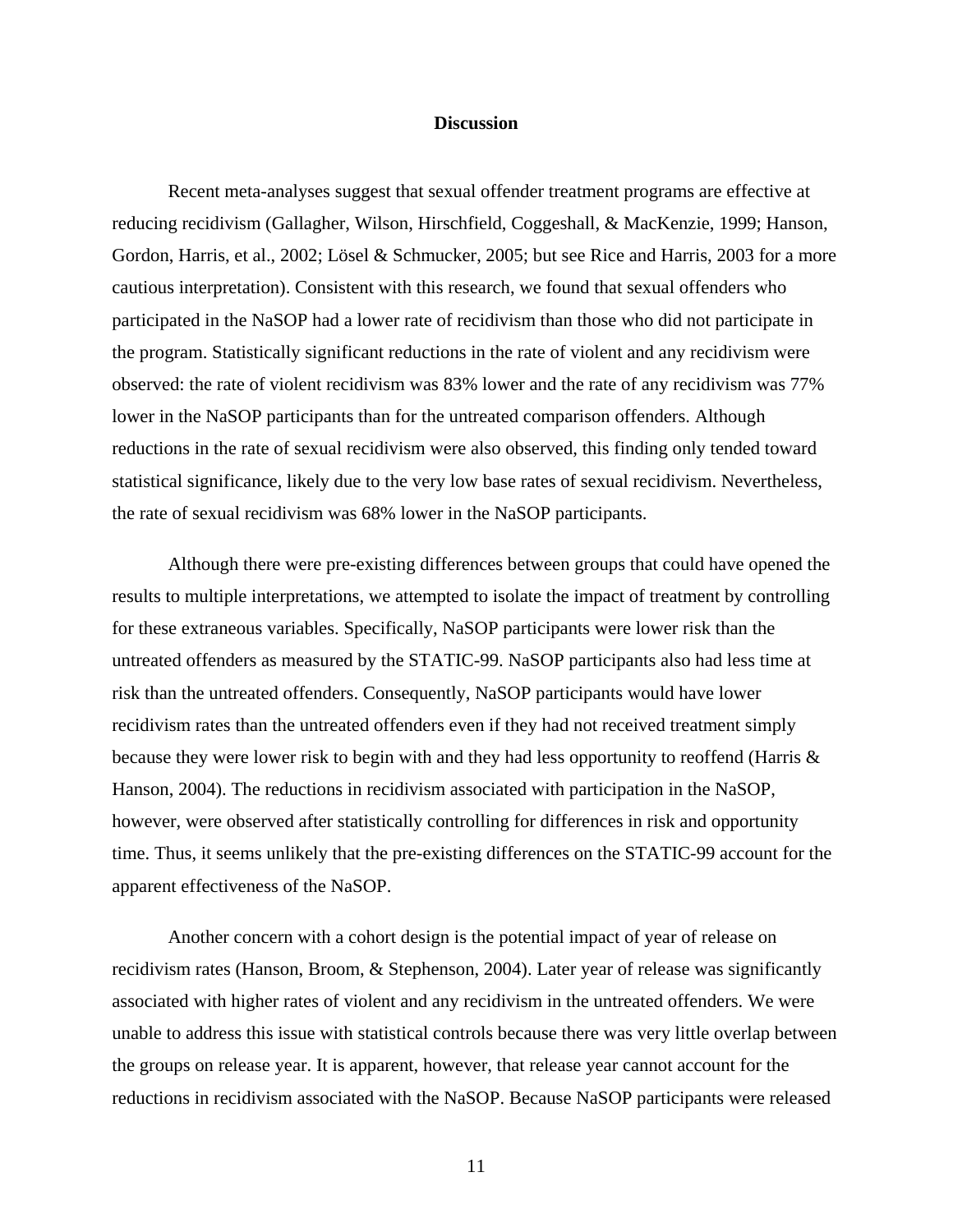later than untreated offenders and later release year was associated with more recidivism, any influence of release year would work against the hypothesis that treatment was effective.

Attrition can be very problematic in treatment studies. In the current research, we knew which offenders had failed to complete the NaSOP but we did not know which (and how many) offenders in the untreated group would have failed to complete treatment had they been offered it (Rice & Harris, 2003). Thus, removing non-completers from the NaSOP group would have introduced bias in favour of the NaSOP. Instead, we retained the non-completers in the NaSOP group for all analyses. Despite adopting this more conservative approach, we still found reductions in recidivism associated with NaSOP participation.

In addition to the cohort design discussed above, we also employed a risk norm design to examine the effectiveness of the NaSOP. When actual rates of sexual recidivism were contrasted with expected rates based on actuarial projections, significant differences were found, with the NaSOP participants having an 88% lower rate of sexual recidivism than would have been expected based on their actuarial scores. In other words, the treated offenders in this study had 88% less sexual recidivism than an untreated group of sexual offenders with similar STATIC-99 scores who had been at risk of reoffending for a similar period of time.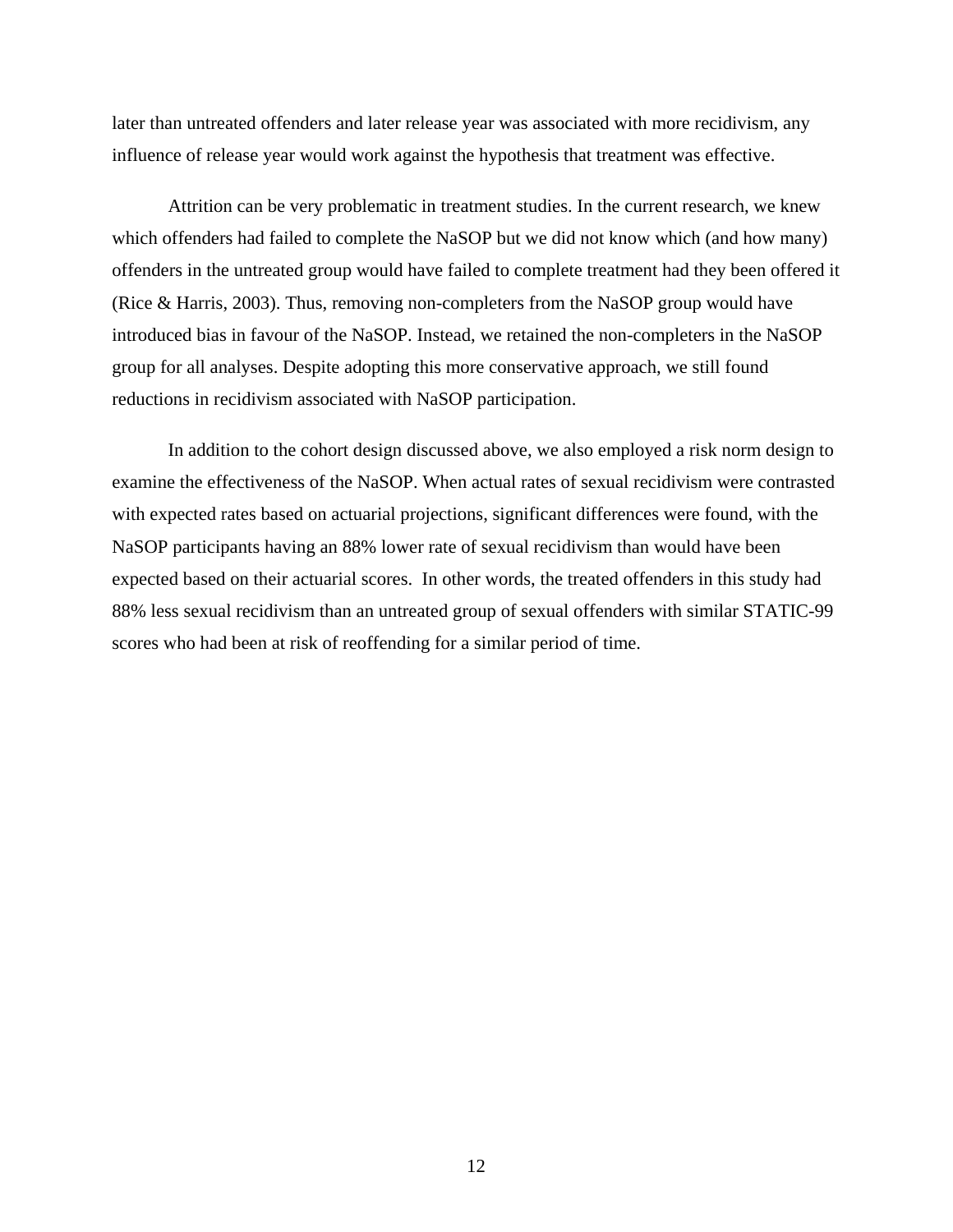## **Conclusion**

<span id="page-24-0"></span>Compared to a group of untreated offenders, NaSOP participants had lower rates of violent and general recidivism. NaSOP participants also sexually recidivated less than would have been expected from their scores on an actuarial risk assessment instruments (STATIC-99). Although the short follow-up period for the NaSOP participants' is certainly a weakness of this study and warrants cautious interpretation of the results, the findings generally suggest that the NaSOP is effective in reducing recidivism in sexual offenders.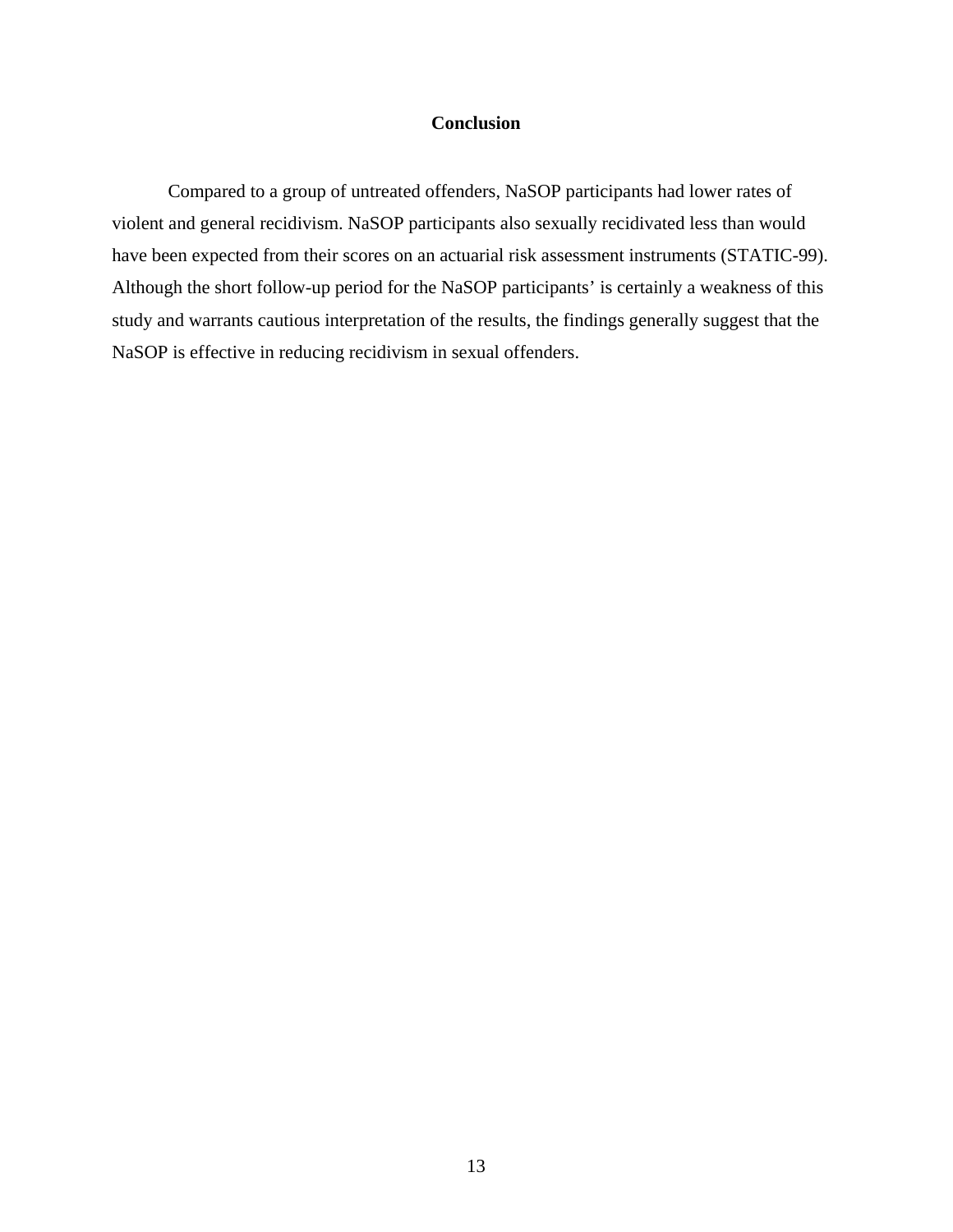### **References**

<span id="page-25-0"></span>Barbaree, H., Langton, C., & Peacock, E. (2003, October). The evaluation of sex offender treatment efficacy using samples stratified by levels of actuarial risk. In H. Barbaree (Chair), *Alternative approaches to evaluating treatment efficacy with sexual offenders.* Symposium conducted at the 22<sup>nd</sup> Annual Research and Treatment Conference of the Association for the Treatment of Sexual Abusers, St. Louis, MO.

Gallagher, C. A., Wilson, D. B., Hirschfield, P., Coggeshall, M. B., & MacKenzie, D. L. (1999). A quantitative review of the effects of sex offender treatment on sexual reoffending. *Correctional Management Quarterly, 3(4),* 19-29.

Hanson, R. K., Broom, I., & Stephenson, M. (2004). Evaluating community sex offender treatment programs: A 12-year follow-up of 724 offenders. *Canadian Journal of Behavioural Science, 36,* 85-94.

Hanson, R. K., Gordon, A., Harris, A. J. R., Marques, J. K., Murphy, W., Quinsey, V. L., & Seto, M. D. (2002). First report of the collaborative outcome data project on the effectiveness of psychological treatment for sex offenders. *Sexual Abuse: A Journal of Research and Treatment, 14,* 169-194.

Hanson, R. K., & Morton-Bourgon, K. (2004). *Predictors of sexual recidivism: An updated meta-analysis*. Ottawa: Public Safety and Emergency Preparedness Canada.

Hanson, R. K., & Thornton, D. (2000). Improving risk assessments for sex offenders: A comparison of three actuarial scales. *Law and Human Behavior, 24,* 119-136.

Harris, A., Phenix, A., Hanson, R. K., & Thornton, D. (2003). *STATIC-99 coding rules revised - 2003.* Ottawa: Public Safety and Emergency Preparedness Canada.

Harris, G. T., Rice, M. E., Quinsey, V. L., Lalumière, M. L., Boer, D., & Lang, C. (2003). A multisite comparison of actuarial risk instruments for sex offenders. *Psychological Assessment, 15,* 413-425.

Lösel, F., & Schmucker, M. (2005). The effectiveness of treatment for sexual offenders: A comprehensive meta-analysis. *Journal of Experimental Criminology, 1,* 117-146.

Marshall, W. L., (1996). Assessment, treatment and theorizing about sexual offenders: Developments of the past 20 years and future directions. *Criminal Justice and Behavior, 23* (1), 162-199.

Marshall, W. L. (1999). Current status of North American assessment & treatment programs for sex offenders. *Journal of Interpersonal Violence, 14,* 221-239.

Marshall, W. L., Anderson, D. & Fernandez, Y. (1999a). *Cognitive behavioural treatment of sexual offenders*. London: Wiley.